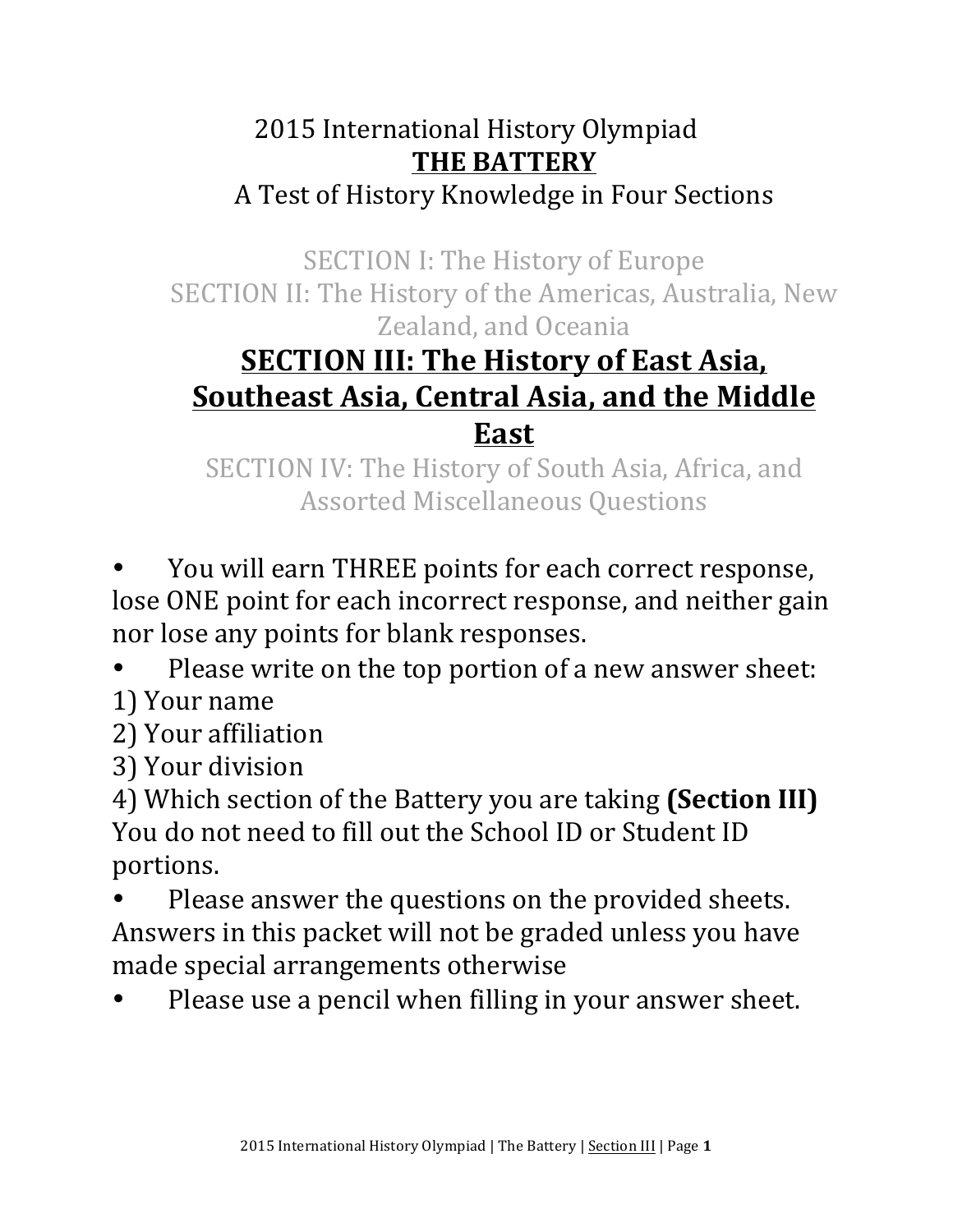### PART III: The History of East Asia, Southeast Asia, Central Asia, and the Middle East

1. Which province of China experienced a 2008 earthquake right before the Summer Olympics? a) Yunnan b) Sichuan c) Shaanxi d) Jiangsu 2. The Bund, or Waitan, is an area in which prominent Chinese city? a) Tianjin b) Hong Kong c) Beijing d) Shanghai 3. Deng Xiaoping claimed that the color of what kind of animal doesn't matter in an analogy for capitalism? a) Bear b) Dog c) Cat d) Penguin 4. Which one of these emperors did not rule during the Qing Dynasty? a) Qianlong Emperor b) Yongle Emperor c) Kangxi Emperor d) Yongzheng Emperor 5. Which one of these regions is NOT an autonomous region of China? a) Shandong b) Guangxi c) Tibet d) Xinjiang 6. How many total encirclement campaigns were launched by the Nationalist government to eliminate Mao Zedong's Jiangxi Soviet? a) 3 b) 4 c) 5 d) 6 7. Which one of these Chinese cities is known as the "Venice of the East" for its system of canals and gardens? a) Suzhou b) Chengdu c) Dalian d) Ningbo 8. The Sino-Soviet split began under the leadership of which Soviet premier? a) Joseph Stalin b) Nikita Khrushchev c) Leonid Brezhnev d) Mikhail Gorbachev 9. Which Empress Dowager of China strongly resisted modernization in the late-19th and early 20<sup>th</sup> century? a) Cixi b) Wu Zetian c) Jiang Qing d) Qiu Jin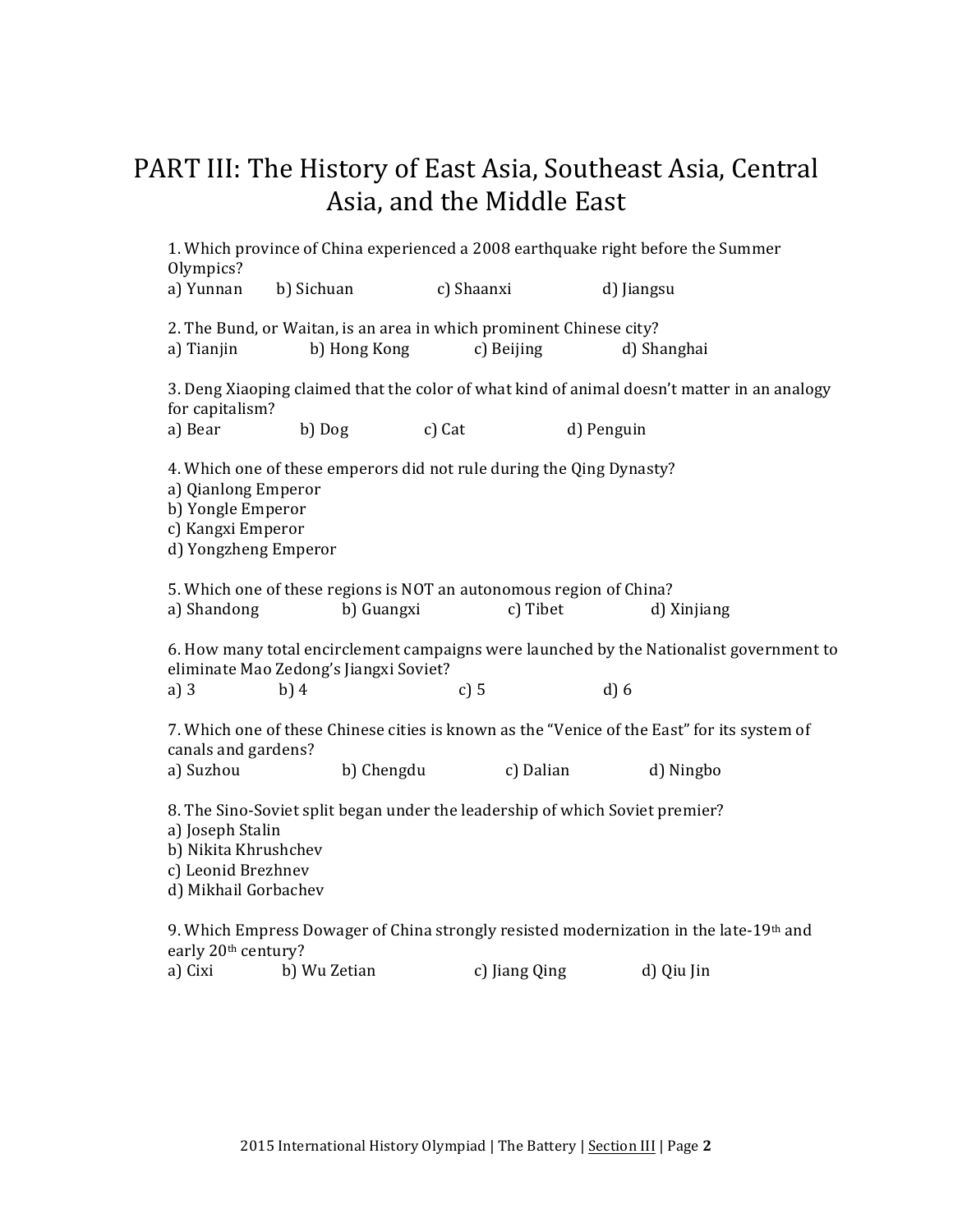10. Which activist and artist helped design the Beijing National Stadium for the 2008 Olympics and was arrested in 2011 for speaking out against Chinese corruption? a) Mo Yan b) Gao Xingjian c) Ai Weiwei d) Zhao Xiaogang

11. Which Chinese dynasty was succeeded by the Qin Dynasty and contained the Spring and Autumn and Warring States periods?

a) Shang Dynasty

b) Xia Dynasty

c) Han Dynasty

d) Zhou Dynasty

12. What man-made Chinese dam, under construction from 2003-2012, is the largest power station in the world? a) Hoover Dam b) Yamaguchi Dam c) Three Gorges Dam

d) Banqiao Dam

13. Which ethnic group founded the Qing Dynasty and wore a distinctive "queue" hairstyle? a) Manchus b) Tibetans c) Han d) Uyghur

14. What article of clothing titles a "Yellow" rebellion against the Han Dynasty and a "Red" rebellion against the Ming Dynasty? a) Sandal b) Shirt c) Turban d) Slipper

15. The May 4<sup>th</sup> movement was a reaction to the Chinese government's lax response to what international treaty signed in 1919?

a) Treaty of Shimonoseki

b) Treaty of Versailles

c) Treaty of Ghent

d) Treaty of Lausanne

16. Which leader of China was kidnapped briefly in the Xian incident and later fled to Taiwan after losing the Chinese Civil War?

a) Sun Yat-sen

b) Mao Zedong

c) Wang Jingwei

d) Chiang Kai-shek

17. What Chinese city, famed for its casinos, was transferred to China in 1999 after over a century of control under Portugal?

a) Macau b) Hong Kong (c) Shenzhen d) Guangdong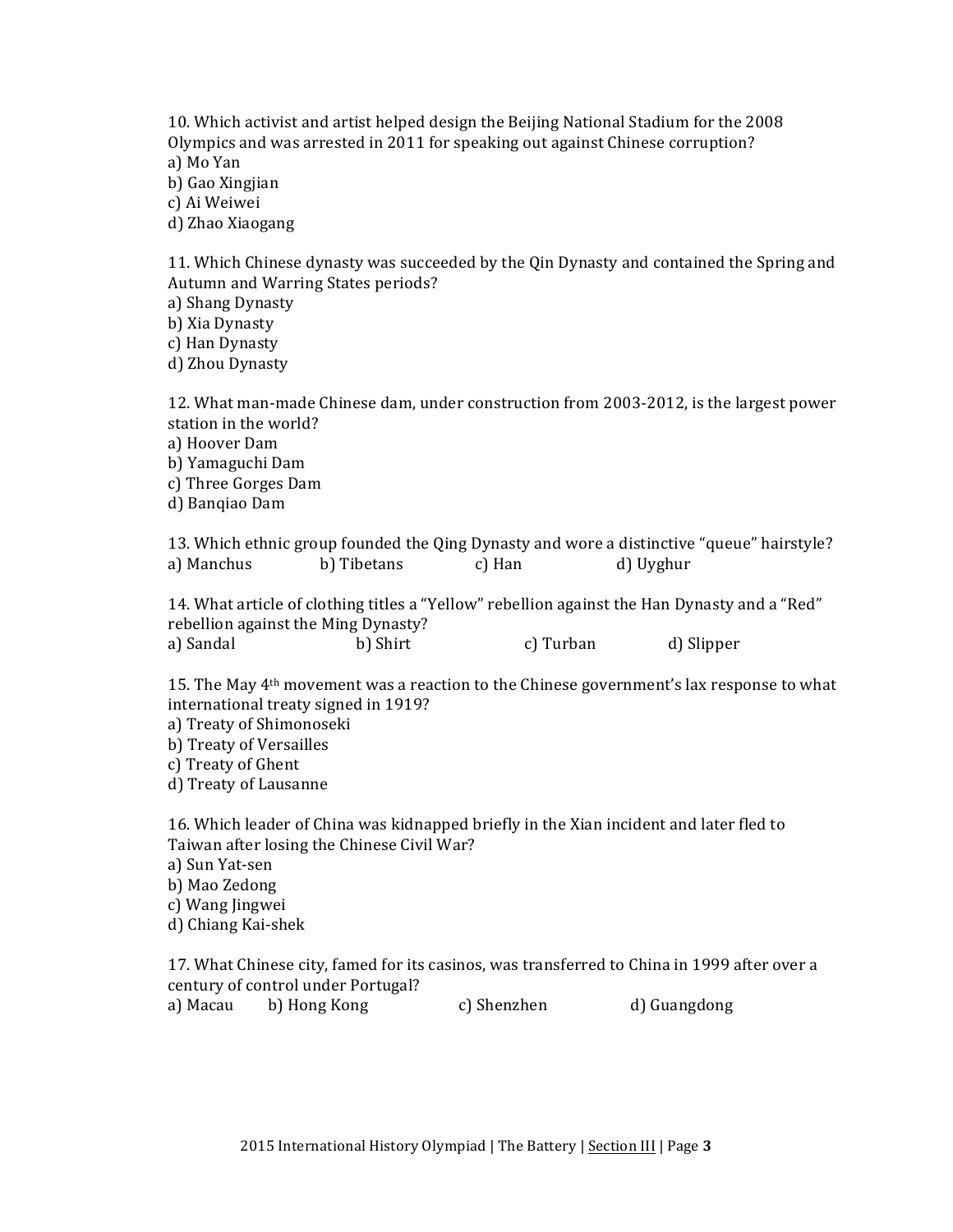18. Zheng He, a eunuch of the Ming Dynasty, is most famed for what action?

a) Fighting the British during the Opium Wars

b) Commanding expeditionary voyages on behalf of the Yongle emperor

c) Negotiating a treaty with Japan

d) Preventing an assassination attempt against the Yongle emperor

19. How many ethnic groups are officially recognized by the government of mainland China?

a) 46 b) 56 c) 76 d) 106

20. The legendary "Yu the Great" was known for his abilities to do what in Chinese mythology?

a) Lift mountains with his bare hands

b) Give the mandate of heaven to emperors

c) Slay enemies with his seven-tipped spear

d) Control the flooding of rivers

21. A "Grand" one of what kind of construction was created by the Sui Dynasty, effectively bankrupting them and leading to the rise of the Tang Dynasty? a) Road b) Canal c) Highway d) Wall

22. Which Chinese city is famed for its unique style of opera that combines masks, elaborate acrobatics, and mime?

| a) Beijing | b) Chongqing | c) Lhasa | d) Ulan Bator |
|------------|--------------|----------|---------------|
|            |              |          |               |

23. Hong Kong was ceded to the British as a result of which conflict?

a) First Opium War

b) Sino-Japanese War

c) Boxer Rebellion

d) Sepoy Rebellion

24) Cao Cao lost what 208 CE battle to the forces of Sun Quan and Liu Bei, believed by some to be the largest naval battle ever?

a) Battle of Incheon

b) Battle of Red Cliffs

c) Battle of Hanuman

d) Battle of Bohai

25. Sima Qian, the author of the *Records of the Grand Historian*, lived during what Chinese dynasty that was founded by Liu Bang?

a) Oin b) Zhou c) Xia d) Han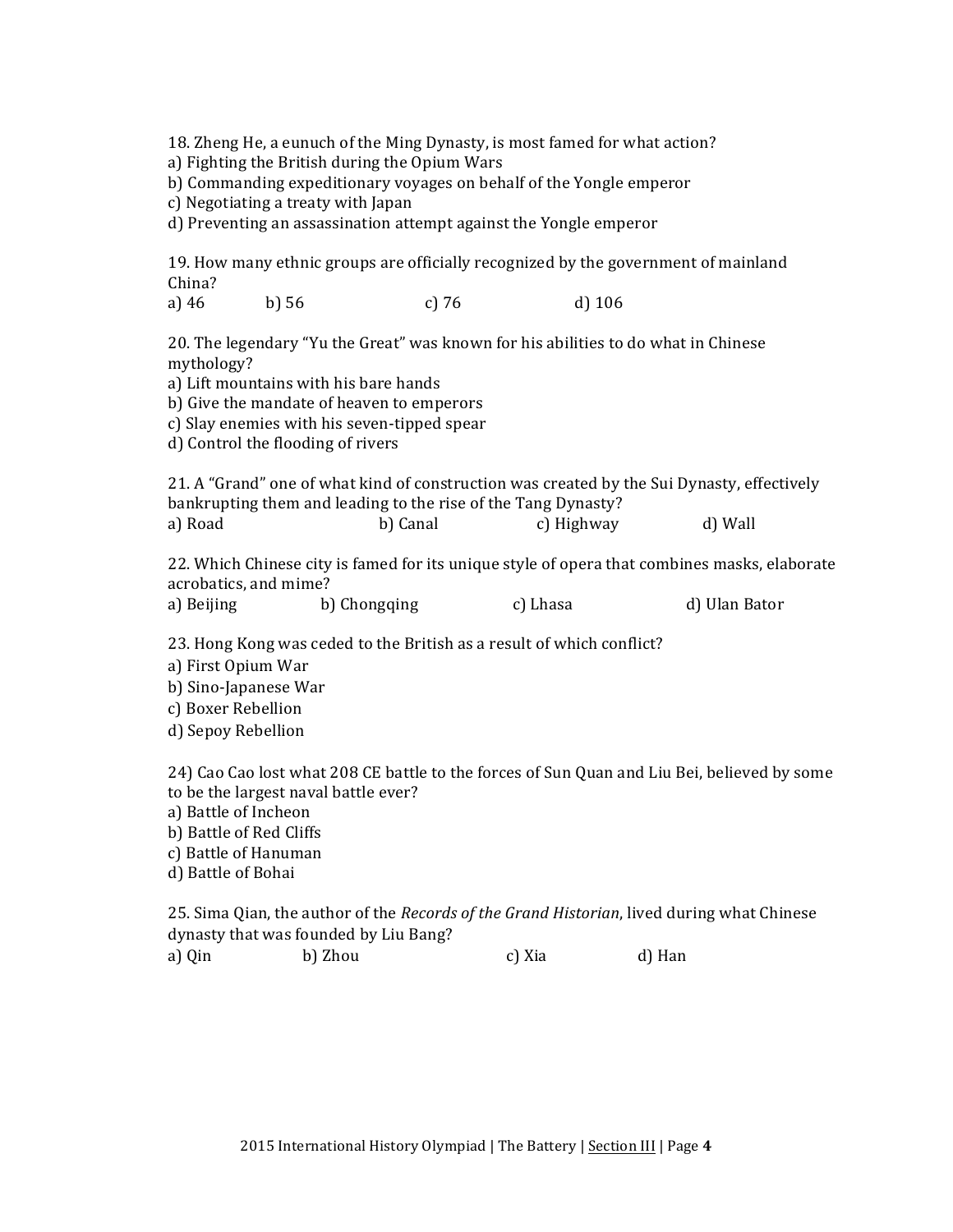26. Goods traveled from China to Greece and Rome on the Silk Route:

- a) by sea around the coast of India
- b) by land across northern China
- c) by land across central Asia
- d) by water along the Yangtze River

27. Which Chinese emperor is correctly paired with his family dynasty?

a) Qin Shi Huang—Yuan

b) Wudi—Ming

c) Taizong-Tang

d) Zhu Di-Qing

28. Under leadership of the Han dynasty, Chinese control extended into the modern territory of

a) Indochina

b) India

c) Australia

d) Russia

29. Characteristics of ancient Chinese art emphasized:

a) decorative detail and craftsmanship

b) devotion to the religious principle of monotheism

c) the principles of Legalism and Daoism

d) pragmatism and minimalism.

30. The IATA airport code for Beijing Capital International Airport, PEK, refers to what? a) The village of Pekanji, which was demolished to build the airport

b) Zhou Pekli, a former mayor of Beijing who the airport was named for during Mao's rule

c) Peking, the former Romanization of the name of Beijing

d) PEK are Xi Jinping's three favorite letters and he gave it the airport code upon the opening of its new Terminal 3

31. At which 1954 battle was France decisively defeated by the Viet Minh, leading to the withdrawal of France from Indochina?

a) Khe Sanh

b) Hamburger Hill

c) The Tet Offensive

d) Dien Bien Phu

32. Naha is the largest city on what island, the site of 32 American military bases and an important island in World War II? a) Honshu b) Iwo Jima c) Kagoshima d) Okinawa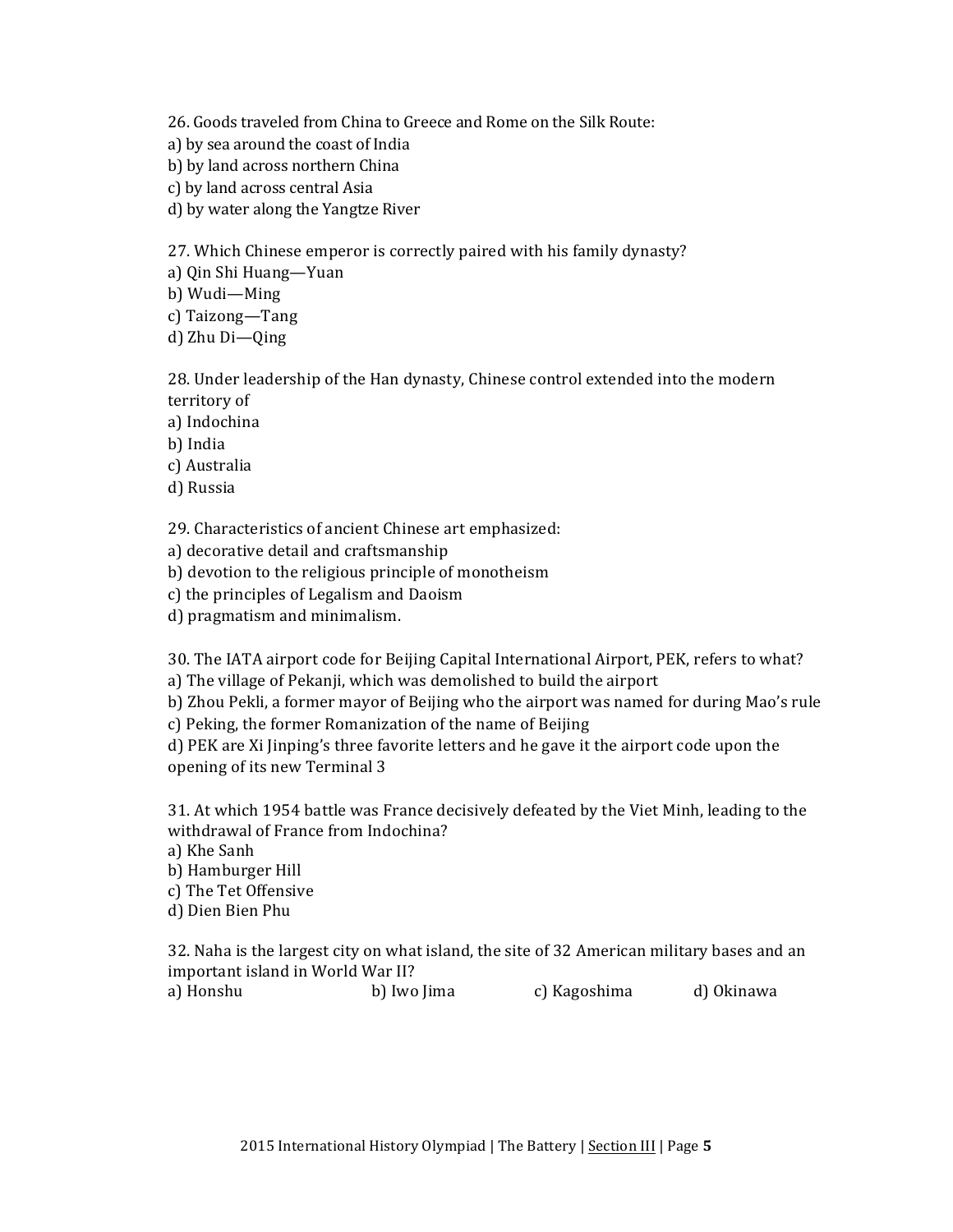33. Which of the following best describes the main cause of the Satsuma Rebellion?

- a) Anger over the end of the military importance of the samurai
- b) Persecution of Japanese converts to Christianity
- c) Closing down the port of Nagasaki
- d) A dramatic increase in the price of rice

34. Korea was ruled by what dynasty from 1392 until 1897? a) Goryeo b) Silla c) Joeson d) Baekje

35. What was the "Arduous March" which lasted from 1994 to 1998?

a) A period of economic recession in China

b) A period of instable and corrupt governments in Bangladesh

c) A period marked by constant labor disputes in the Philippines

d) A period of famine in North Korea

36. At what battle did Tokugawa Ieyasu decisively defeat forces loyal to Toyotomi Hideoyori, paving the way for the establishment of his namesake shogunate? a) Dan no Ura

b) Siege of Osaka Castle

c) Sekigahara

d) Uji

37. Japan's deadliest terrorist attack came when what terrorist organization released sarin gas into the Tokyo subway?

a) Aum Shinrukyo

b) Tatenokai

- c) Iapanese Red Army
- d) Front for the Liberation of Okinawa

38. What Philippine leader became infamous through his corruption and his wife's massive shoe collection before being overthrown in the People Power Revolution?

- a) Ninoy Aquino
- b) Ferdinand Marcos
- c) Jose Rizal
- d) Emilio Aguinaldo

39. Which man terrorized Cambodia as the leader of the Khmer Rouge, and died in 1998 before he could face justice?

- a) Kang Kek Iew
- b) Tuol Slung
- c) Lon Nol
- d) Pol Pot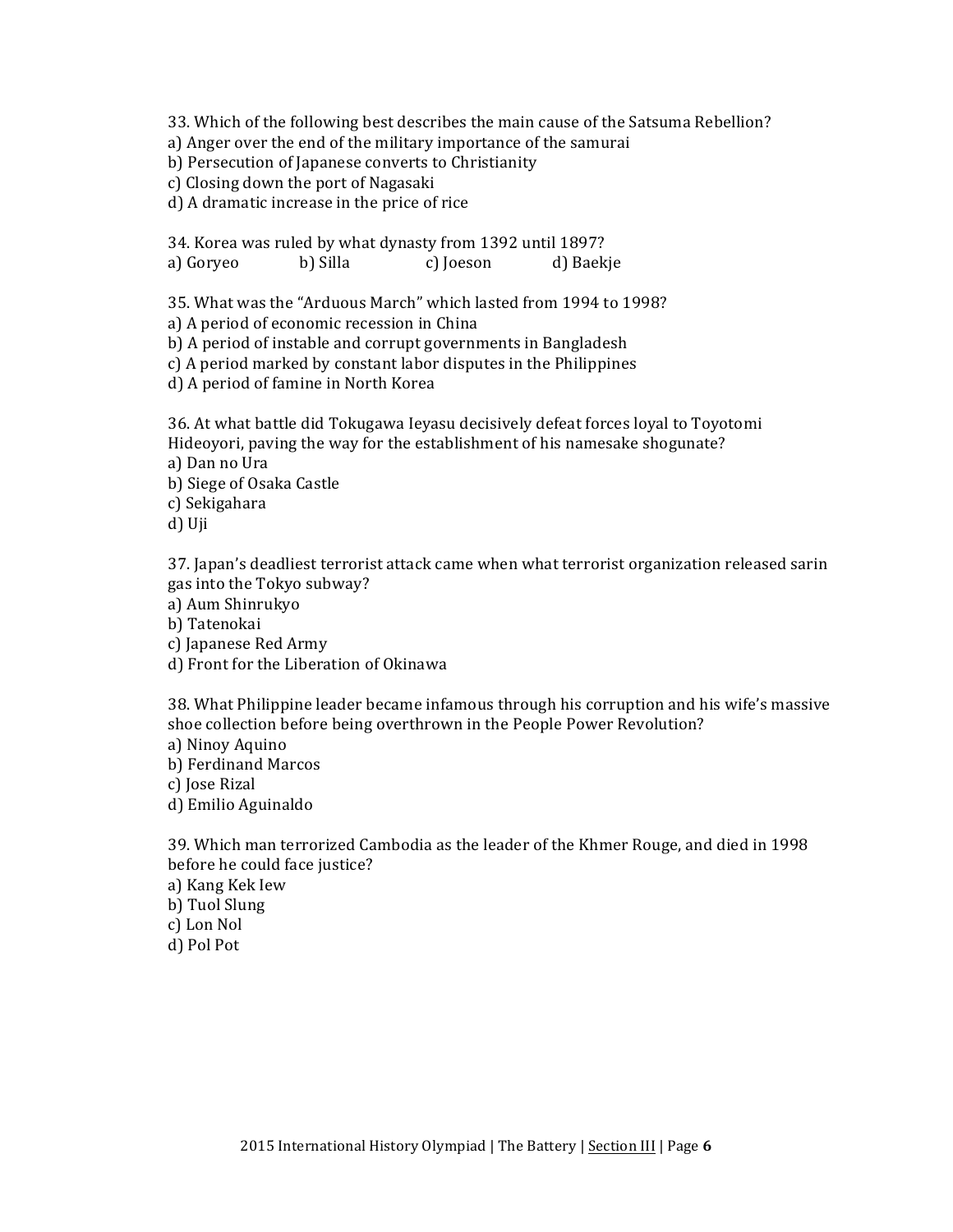40. A former Chinese emperor was installed as the head of what puppet state in what is now Inner Mongolia?

- a) Mengjiang
- b) Second Republic of Turkestan

c) Manchukuo

d) Republic of Northern China

41. What man was Governor-General of British Bencoolen before founding Singapore?

a) Lord Cornwallis

b) Lord Wellington

c) Stamford Raffles

d) Darien Lotteries

42. The Tale of Genji is often referred to as the world's first what? a) Novel b) Poem c) Musical d) Opera

43. What anthropologist described Japan as a "shame culture" in *The Chrysanthemum and the Sword?* a) Franz Boas b) Margaret Mead

c) Derek Freeman

d) Ruth Benedict

44. Champa was a region inhabited by the Cham people that is now the central and southern portion of what country? a) China b) Thailand c) Mongolia d) Vietnam

45. Panmunjom is a village located where?

a) On a rock in Nagasaki Harbor

b) At the base of Mount Everest

c) On Iwo Jima

d) In the Demilitarized Zone

46. What man evacuated the government of the Republic of China to Taiwan in 1949? a) Sun Yat-sen b) Chaing Kai-shek c) Zhou Enlai d) Mao Zedong 47. What Indonesian volcano erupted in 1883, killing at least 36,000 people?

a) Krakatoa b) Pinatubo c) Suribachi d) Puncak Jaya

48. The Moro Islamic Liberation Front is a rebel group operating in what country? a) Sri Lanka b) Indonesia c) The Philippines d) Taiwan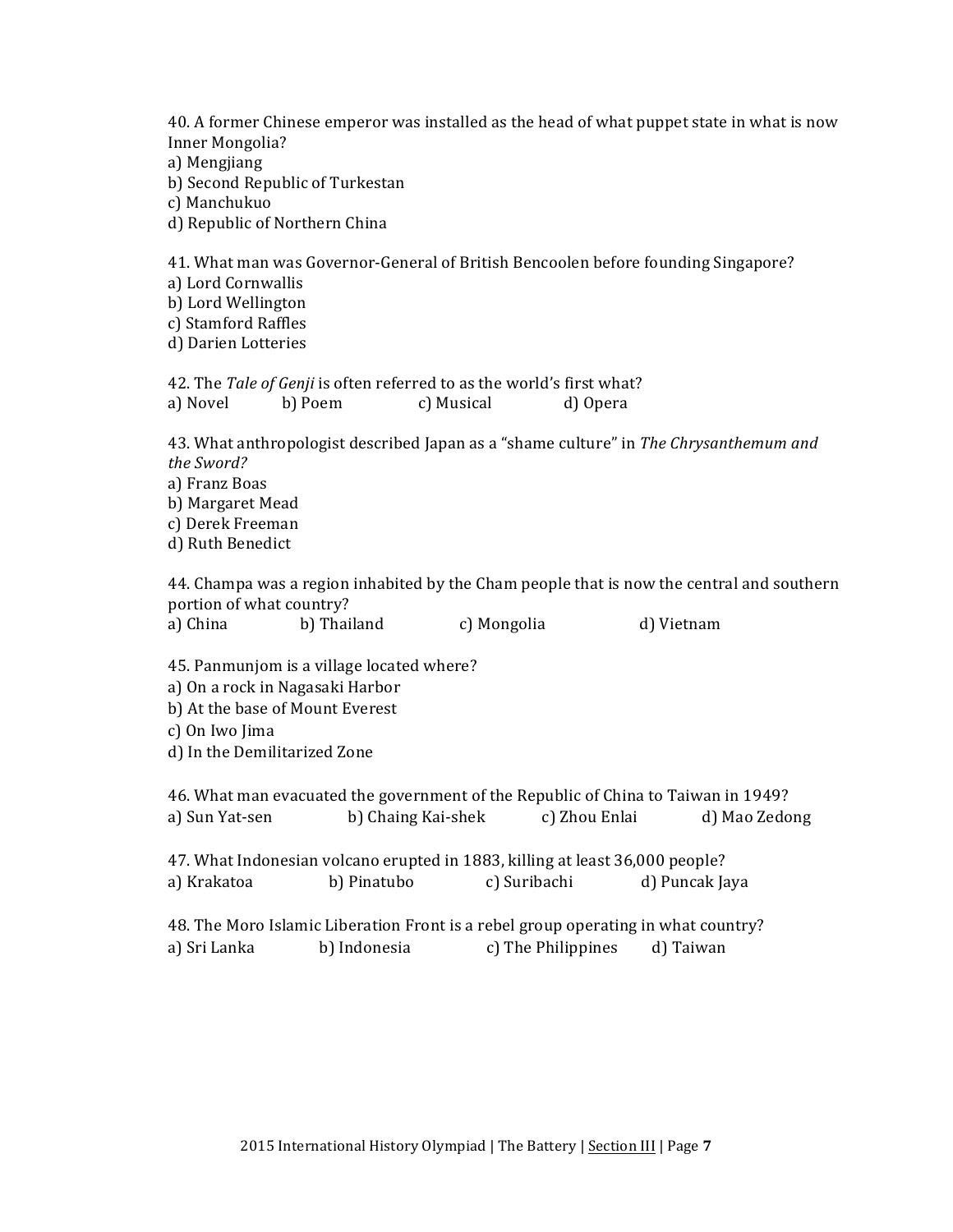| War"?                                                                                                                                                                                 |                      |               | 49. King Anouvong failed in an attempt to end Siamese control in what is now what country,<br>which later fell under French control and remains Communist to this day despite the "Secret |
|---------------------------------------------------------------------------------------------------------------------------------------------------------------------------------------|----------------------|---------------|-------------------------------------------------------------------------------------------------------------------------------------------------------------------------------------------|
| a) Cambodia                                                                                                                                                                           | b) Laos              | c) Vietnam    | d) Thailand                                                                                                                                                                               |
| 50. Syngman Rhee was the first person to serve in what position?<br>a) U.S. Ambassador to North Korea<br>b) King of Korea<br>c) President of South Korea<br>d) U.N. Secretary General |                      |               |                                                                                                                                                                                           |
| 51. Which of these people was not or is not a Japanese emperor?                                                                                                                       |                      |               |                                                                                                                                                                                           |
| a) Meiji                                                                                                                                                                              | b) Hirohito          | c) Tojo       | d) Akihito                                                                                                                                                                                |
| Movement?                                                                                                                                                                             |                      |               | 52. "Guided Democracy" was the policy of what leader, a member of the Non-Aligned                                                                                                         |
| a) Ho Chi Minh                                                                                                                                                                        | b) Pol Pot           | c) Shinzo Abe | d) Sukarno                                                                                                                                                                                |
| River Valley during the Korean War?<br>a) MiG Alley<br>b) Kalashnikov Corridor<br>c) The AK Line<br>d) The Sputnik Space                                                              |                      |               | 53. What was the Soviet aircraft-inspired name for the dogfight-heavy skies above the Yalu                                                                                                |
| 54. The Treaty of Portsmouth ended what war?                                                                                                                                          |                      |               |                                                                                                                                                                                           |
| a) Russo-Japanese War<br>Korean War                                                                                                                                                   | b) Sino-Japanese War |               | c) First Opium War<br>d)                                                                                                                                                                  |
| 55. What empire built Angkor Wat?                                                                                                                                                     |                      |               |                                                                                                                                                                                           |
| a) Chandragupta                                                                                                                                                                       | b) Chakri            | c) Khmer      | d) Khanla                                                                                                                                                                                 |
| 56. The Narrow Road to the Deep North is a seminal collection of what?<br>a) Haiku                                                                                                    | b) Woodcuts          | c) Paintings  | d) Buddha statues                                                                                                                                                                         |
|                                                                                                                                                                                       |                      |               | 57. Yingluck and Taksin are siblings and former Thai prime ministers with what last name?                                                                                                 |
| a) Bhumibol                                                                                                                                                                           | b) Shinawatra        | c) Mariska    | d) Boonsongpaisan                                                                                                                                                                         |
| 58.<br>Shogunate?                                                                                                                                                                     |                      |               | The Genpei War saw what clan win over the Taira clan to form the Kamakura                                                                                                                 |
| a) Yamamoto                                                                                                                                                                           | b) Minamoto          | c) Tokugawa   | d) Heian                                                                                                                                                                                  |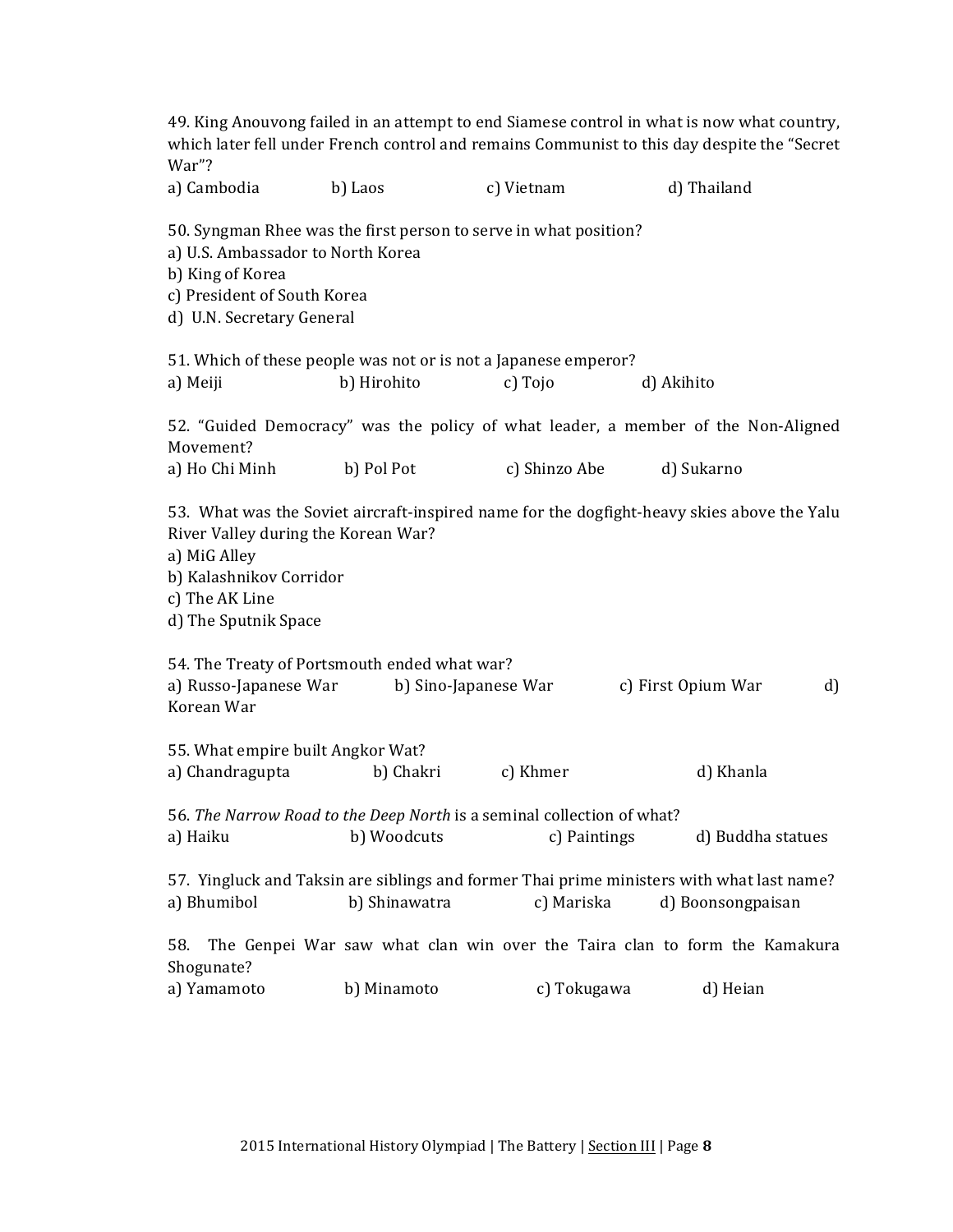59. Several clusters of what type of container dating back to the Iron Age have been found buried in their namesake "plain" in Laos?

a) Jars b) Bottles c) Pots d) Tupperware

60. The *Maddox* and the *Turner Joy* were ships involved in a 1964 incident in what body of water?

a) Gulf of Tonkin

b) Yangtze River

- c) Prince William Sound
- d) Sea of Japan

61. Unlike most other peoples of the ancient Middle East, the Hebrews:

- a) had a code of law
- b) were ruled by kings

c) built temples

d) were monotheistic

62. Hammurabi's Code was a major achievement because it:

- a) was a record of all existing laws
- b) treated citizens and slaves as equals
- c) ended all physical punishment
- d) rejected the principle of an "eye for an eye"

63. Nippur, Umma, and Nineveh were cities in this ancient civilization.

- a) Indus Valley
- b) Ganges Valley
- c) Tigris-Euphrates Valley
- d) Jordan River Valley

64. On 2 November 1917, which British Foreign Secretary wrote a letter to Baron Rothschild, calling for the support of a Zionist state in Palestine?

- a) William Mackenzie King
- b) Arthur James Balfour
- c) David George Hogarth
- d) William Reginald Hall

65. On 26 February 2015, the "Washington Post" identified Mohammed Emwazi, a mid-20s West Londoner as which figure in the War on Terror?

- a) "L Jinny"
- b) "Abu Talib"
- c) "Baghdad Bob"
- d) "Jihadi John"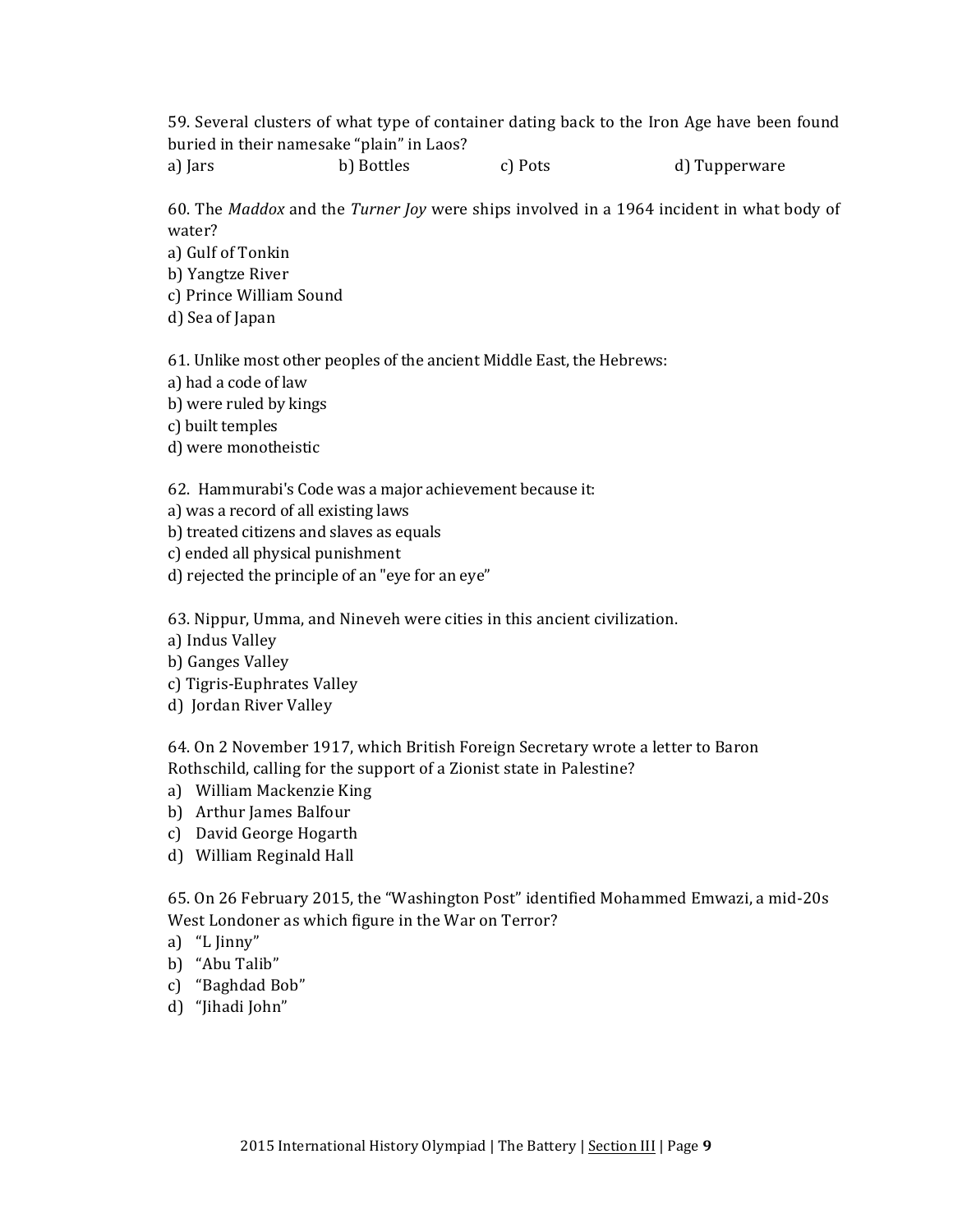66. Which modern-day Middle Eastern country's official Arabic name is "al-Mamlakah al-Urduniyah al-Hashimiyah"?

- a) Iran
- b) Jordan
- c) Syria
- d) Iraq

67. The signing of the Algiers Accords in 1981 is most associated with which of the following results?

- a) Freeing of American hostages
- b) Iran as majority shareholder in OPEC
- c) Issuing the fatwa against Salman Rushdie
- d) Israel waiving parts of Gaza to Egypt

68. According to the Israeli Ministry of Defense (MOD), which of the following conflicts is NOT considered a victory for Israel?

- a) Sinai War
- b) War of Attrition
- c) Yom Kippur War
- d) Second Lebanon War

69. What region of Afghanistan is believed to account for 80% of the world's opium and is the site of the U.K.'s Camp Bastion and the U.S.' Camp Leatherneck?

- a) Helmand Province
- b) Anbar Province
- c) Kabul Province
- d) Logar Province

70. What was the result of Ali Abdullah Saleh and Ali Salim al-Beidh meeting in 1989?

- a) Iraqi invasion of Kuwait
- b) Reunification of Yemen
- c) Attempted assassination of Ayatollah Khomeini
- d) First presidential elections in Bahrain

71. One of the assertions of the Bush Government for the 2003 Invasion of Iraq regarded the purchase of yellowcake uranium from where?

a) Kazakhstan b) Canada c) Niger d) Russia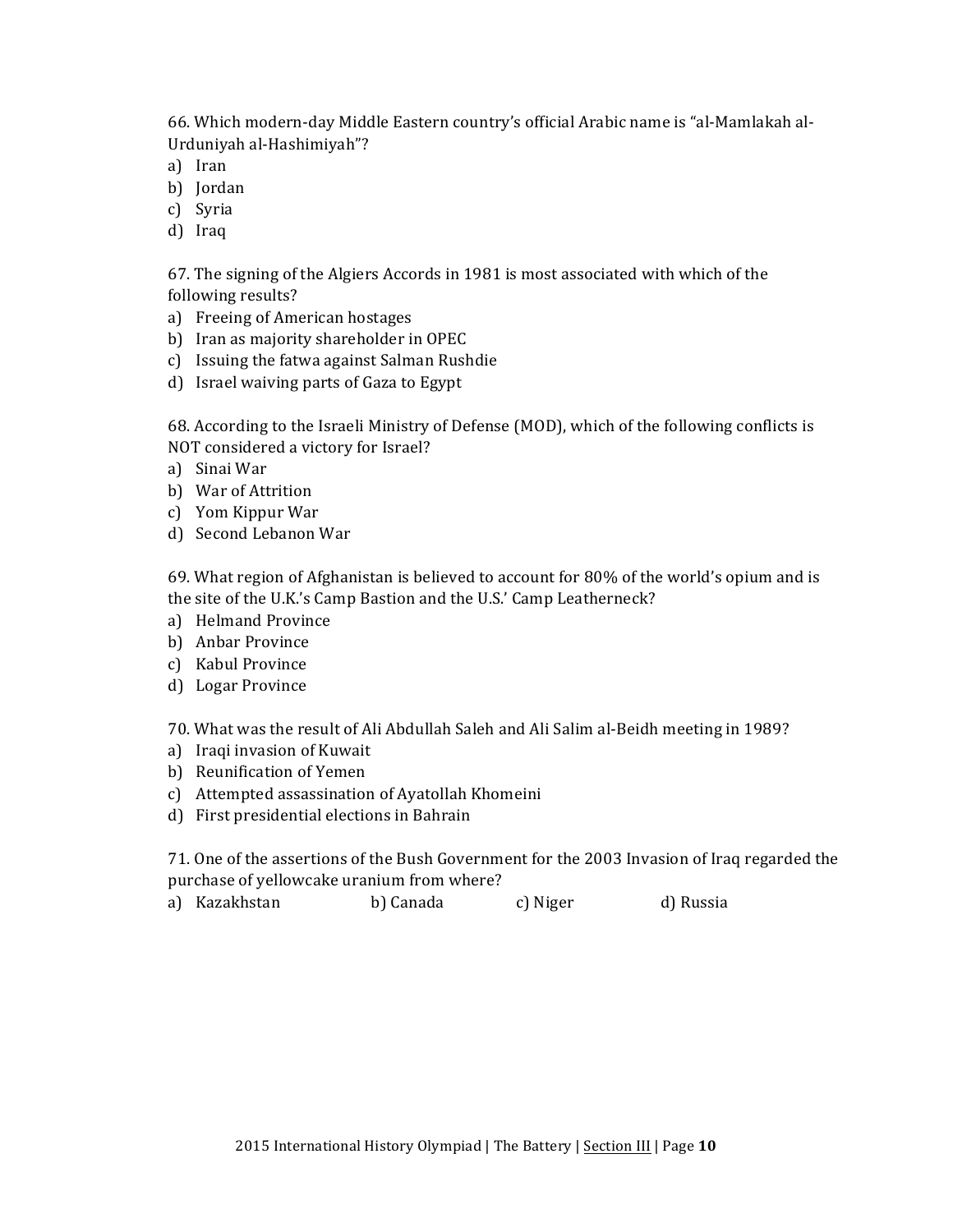72. The Camp David Accords of 1978 were signed between Menachem Begin of Israel and whom else?

- a) Jimmy Carter of the United States
- b) The Shah of Iran
- c) Anwar El Sadat of Egypt
- d) Hussein bin Talal of Jordan

73. Which Middle East country is considered the epicenter of the Middle East Respiratory Syndrome outbreak that has struck internationally since 2012?

- a) Qatar
- b) Saudi Arabia
- c) United Arab Emirates
- d) Iran

74. From 1915 to 1916, though British forces unsuccessfully attempted to attack the Ottomans at Gallipoli near Istanbul, which contingent of forces is most remembered every 25 April?

- a) British and Indian
- b) Canadian and Australian
- c) French and Indian
- d) Australian and New Zealander

75. What was the collective name of the Sunni and Shia opposition forces during the 1980s Soviet invasion of Afghanistan?

- a) Mujahideen
- b) Al-Qaeda
- c) Shura
- d) NIFA

76. Which country's constitution states that the President must be a Christian, the Prime Minister must be a Sunni Muslim, and the Speaker of the Parliament must be a Shia Muslim?

- a) Kuwait
- b) Oman
- c) Lebanon
- d) Bahrain

77. Abu Bakr al-Baghdadi is the current leader of which militant group?

- a) Islamic State
- b) Hamas
- c) Hezbollah
- d) Taliban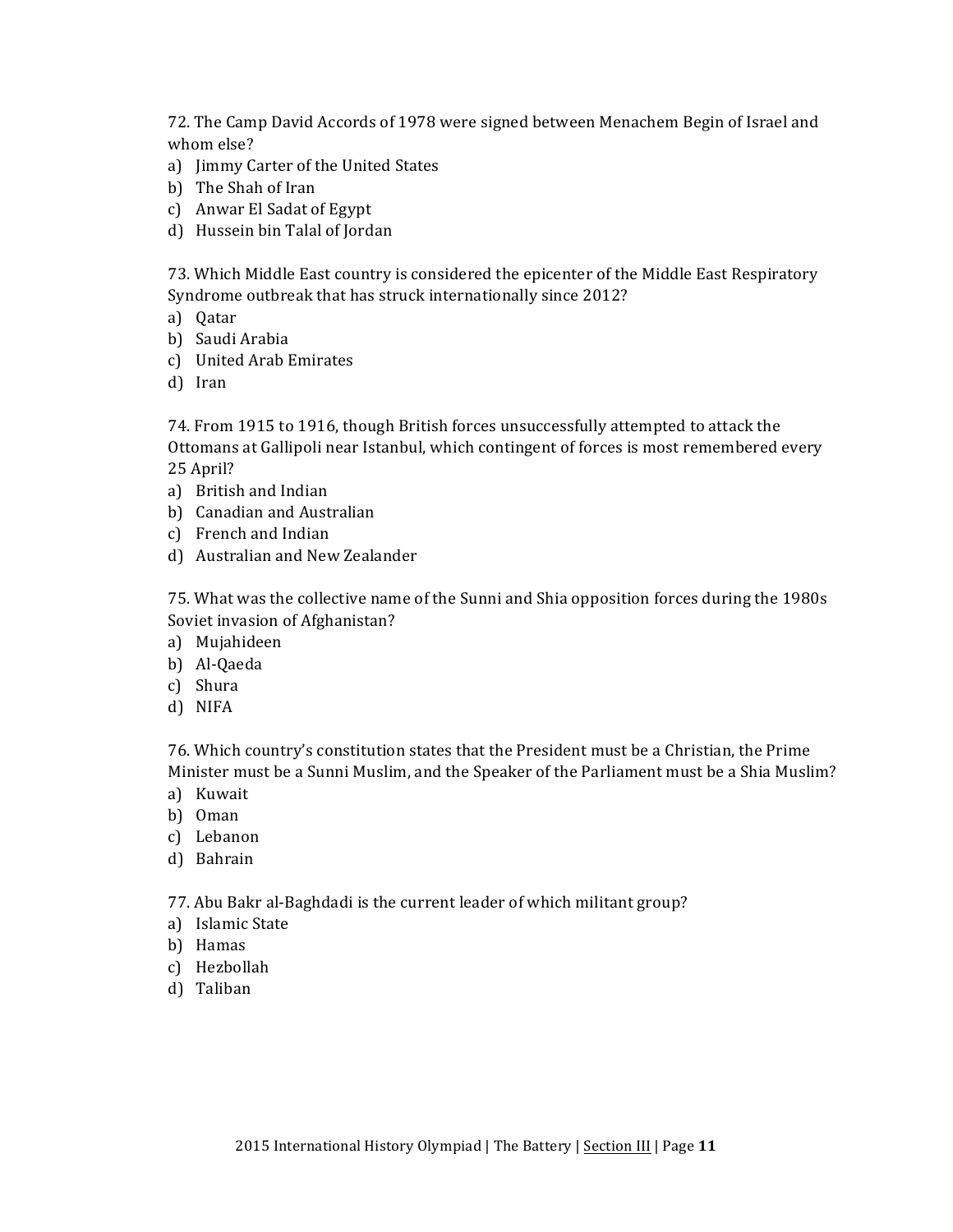78. What was the result of the U.S.-led Operation Red Dawn in the War on Terror?

- a) Killing of Osama bin Laden
- b) Capture of Sadaam Hussein
- c) Capture and renaming of Baghdad International Airport
- d) Capture of Fallujah

79. The Purple Line established in 1967 involves the occupation and administration of what disputed territory?

- a) Abu Masa
- b) West Bank
- c) Golan Heights
- d) Shatt al-Arab

80. Which of the following was not a consequence of the 1956 Suez Crisis?

- a) Resignation of Harold Macmillan as U.K. Prime Minister
- b) Israeli occupation of Sinai
- c) Lester Pearson won the Nobel Peace Prize
- d) French withdrawal from the Gaza Strip

81. In May 2013, an unlikely coalition between the United States, Russia, and Iran formed and appeared before the United Nations to raise awareness regarding which issue?

- a) Condemnation of Islamic State
- b) Halting the opium trade in Afghanistan
- c) Halting the growing threat of Somali pirates in the Persian Gulf
- d) Return of wrestling as a discipline for the Tokyo 2020 Olympics

82. How did Tunisian street vendor Mohammed Bouazizi become famous in 2010?

- a) Lit himself on fire, starting the Arab Spring
- b) Overthrew President Zine El Abidine Ben Ali to come into power
- c) Assassinated Benazir Bhutto
- d) Became "Time" magazine's 2010 "Person of the Year"

83. According to the U.N. Human Rights Council, what unconventional weapon was used against the township of Ghouta in the 2013 Syrian Civil War resulting in about 1500 deaths?

- a) VX
- b) *Anthracis bacillus*
- c) *Yersinia pestis*
- d) Sarin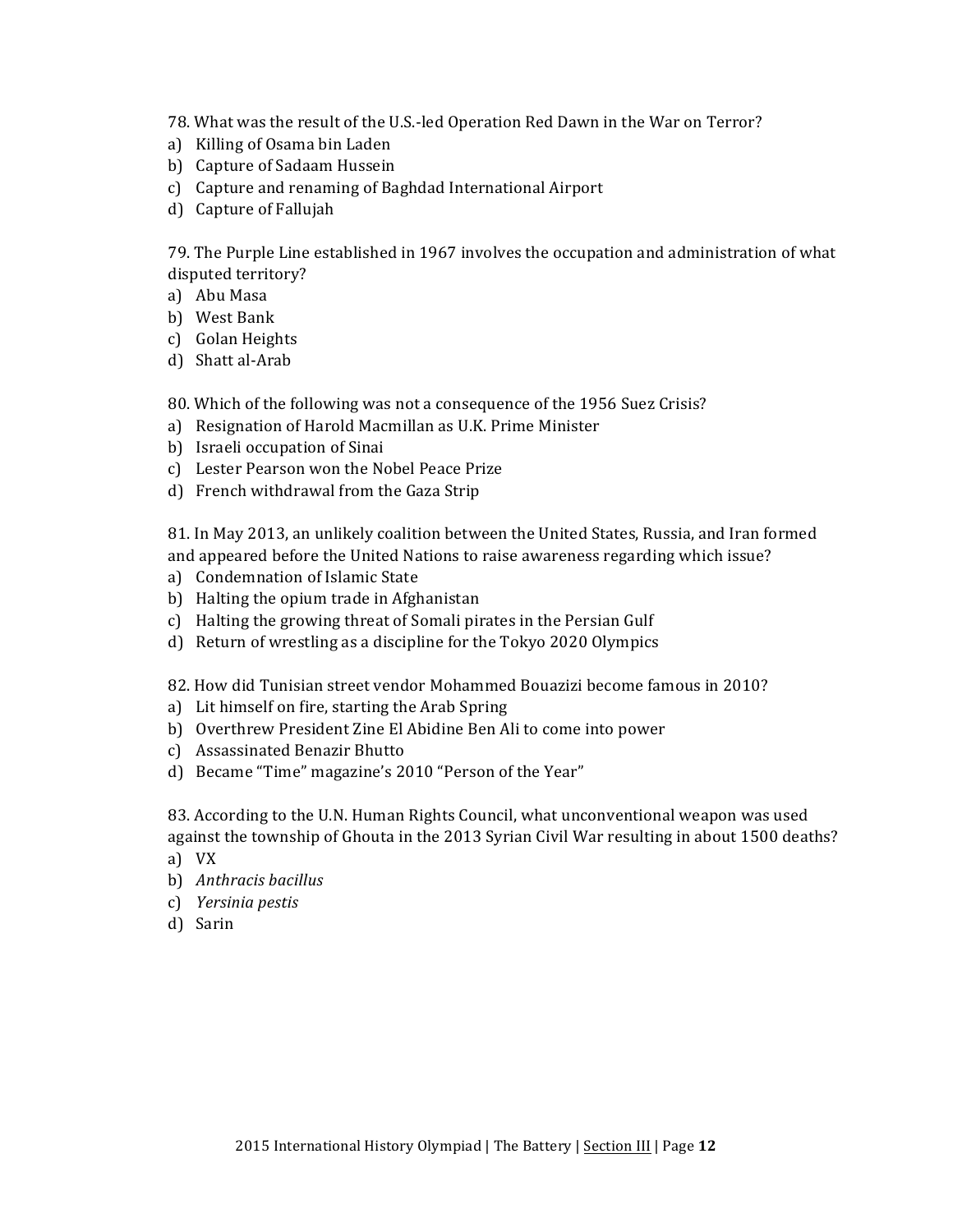- 84. Sargon was a king of what Empire?
- a) Akkad
- b) Assyria
- c) Persia
- d) Seleucid

#### 85. Which battle was fought in present-day Iraq?

- a) Issus
- b) Hydaspes River
- c) Gaugamela
- d) Tyre

#### 86. Which man is not considered one of the patriarchs of Judaism?

- a) Abraham
- b) Shlomo
- c) Isaac
- d) Jacob

87. Which building has served as a church, mosque, and a museum?

- a) Tower of Babel
- b) Dome of the Rock
- c) Hagia Sophia
- d) Pharos at Alexandria

#### 88. Which of the Seven Wonders of the Ancient World may have never existed?

- a) Hanging Gardens
- b) Statue of Zeus
- c) Great Pyramid
- d) Mausoleum of Halicarnassus
- 89. Which kingdom was centered in present-day Turkey?
- a) Lydia b) Epirus c) Judah d) Medea

90. Which crusade featured Saladin as one of the leaders of the Islamic forces opposing the Crusaders?

- a) First b) Third c) Fifth d) Seventh
- 91. Which man was a Coptic Christian UN Secretary General?
- a) Boutros Boutros Ghali
- b) Ayman al-Zawahiri
- c) U Thant
- d) Uthman al-Rahim